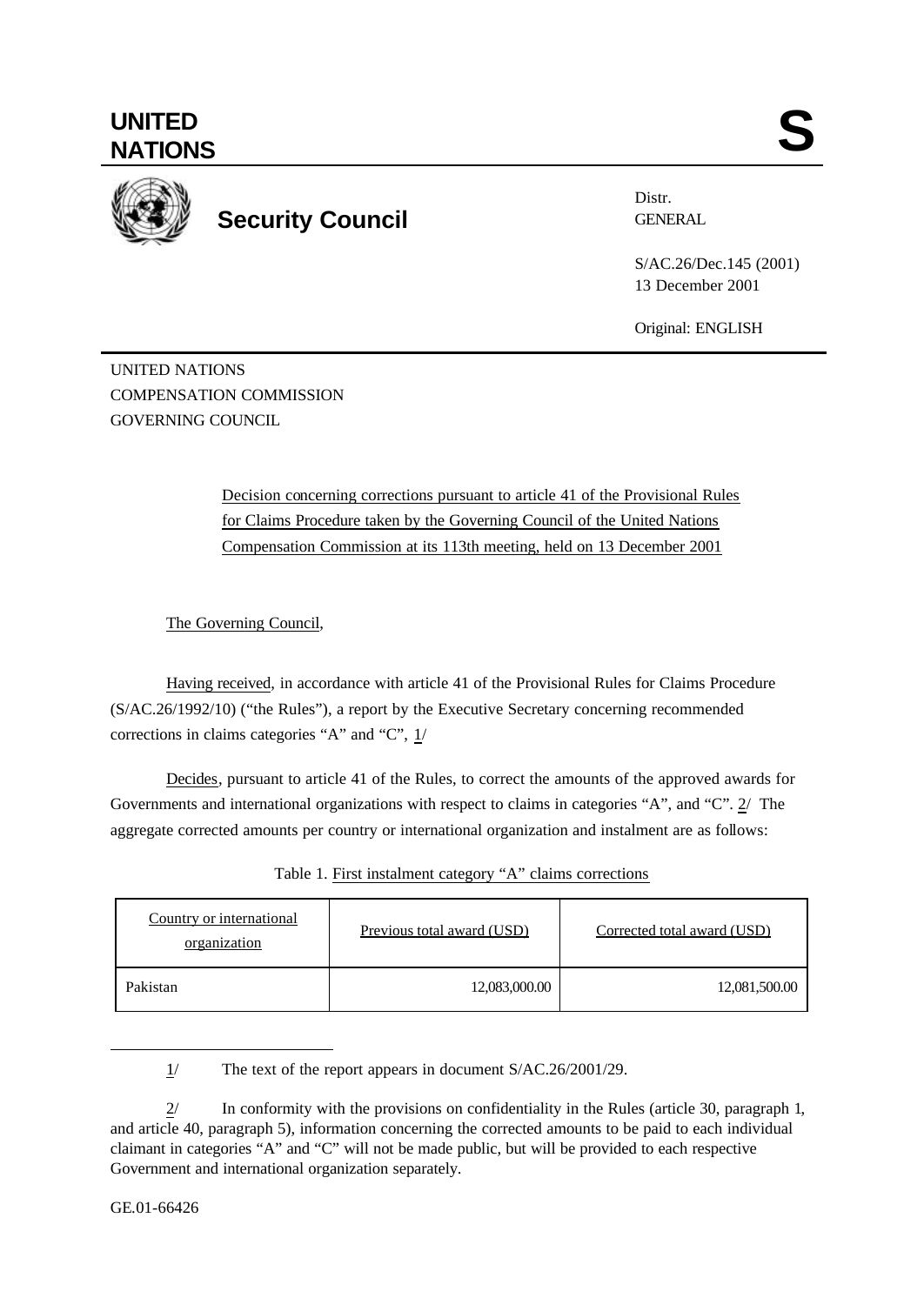Page 2

| Country or international<br>organization | Previous total award (USD) | Corrected total award (USD) |
|------------------------------------------|----------------------------|-----------------------------|
| Belgium                                  | 14,500.00                  | 17,000.00                   |
| Pakistan                                 | 19,499,500.00              | 19,498,000.00               |

## Table 2. Second instalment category "A" claims corrections

## Table 3. Fourth instalment category "A" claims corrections

| Country or international<br>organization | Previous total award (USD) | Corrected total award (USD) |
|------------------------------------------|----------------------------|-----------------------------|
| India                                    | 146,245,000.00             | 146,242,500.00              |

### Table 4. Fifth instalment category "A" claims corrections

| Country or international<br>organization | Previous total award (USD) | Corrected total award (USD) |
|------------------------------------------|----------------------------|-----------------------------|
| Sri Lanka                                | 69,710,500.00              | 69,706,500.00               |

## Table 5. Sixth instalment category "A" claims corrections

| Country or international<br>organization | Previous total award (USD) | Corrected total award (USD) |
|------------------------------------------|----------------------------|-----------------------------|
| Australia                                | 64,500.00                  | 67,000.00                   |
| China                                    | 408,000.00                 | 588,000.00                  |
| Norway                                   | 0.00                       | 5,000.00                    |
| Pakistan                                 | 46,239,500.00              | 46,242,000.00               |
| Philippines                              | 60,718,500.00              | 60,713,500.00               |

## Table 6. Special Instalment category "A" claims corrections

| Country or international<br>organization | Previous total award (USD) | Corrected total award (USD) |
|------------------------------------------|----------------------------|-----------------------------|
| Pakistan                                 | 2,550,500.00               | 2,514,500.00                |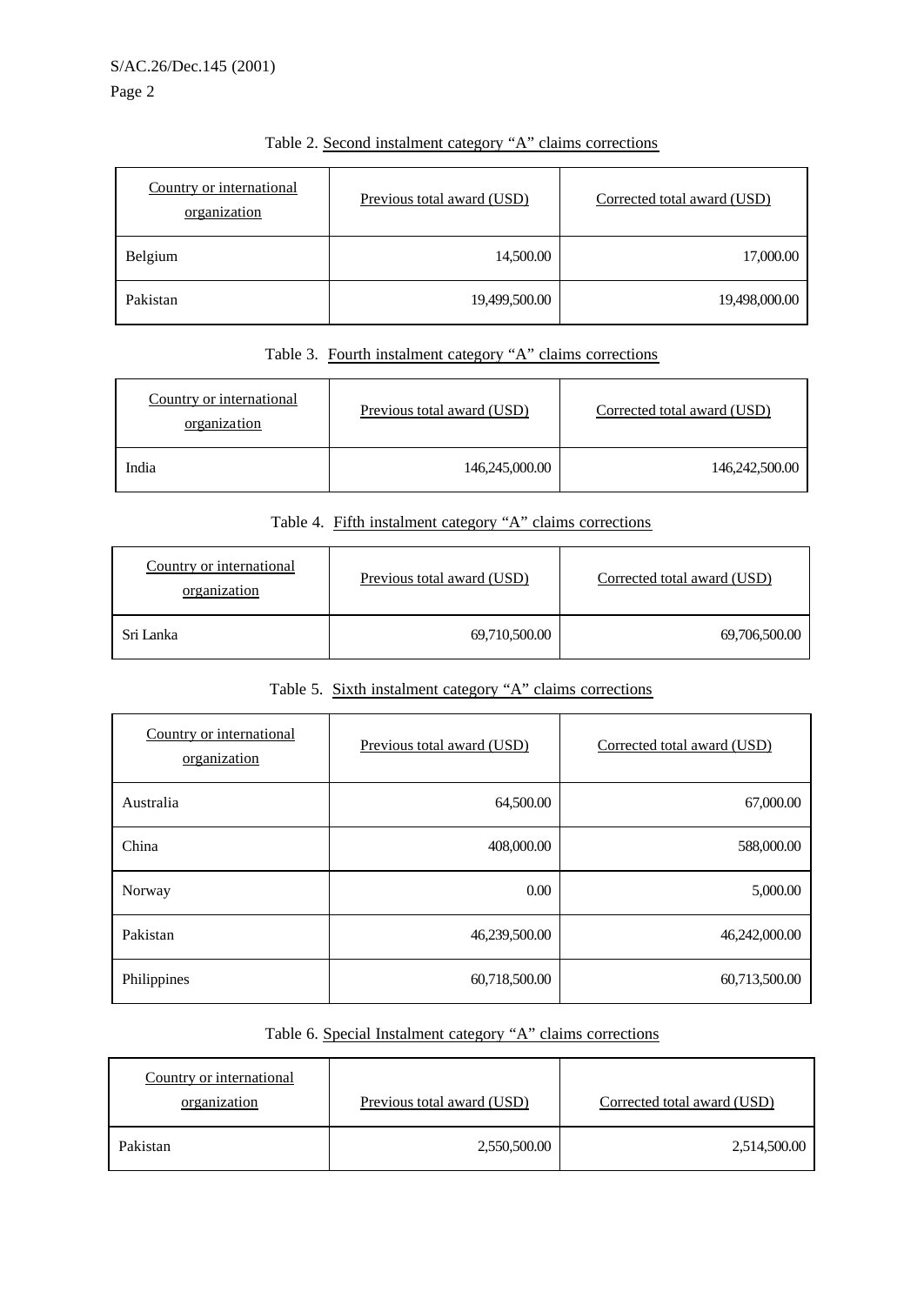| Country or international<br>organization | Previous total award (USD) | Corrected total award (USD) |
|------------------------------------------|----------------------------|-----------------------------|
| India                                    | 70,386,164.01              | 70,397,095.71               |
| Lebanon                                  | 26,657,794.75              | 26,696,808.59               |
| <b>UNHCR</b> Geneva                      | 40,094.41                  | 54,817.41                   |

## Table 7. Second instalment category "C" claims corrections

## Table 8. Third instalment category "C" claims corrections

| Country or international<br>organization | Previous total award (USD) | Corrected total award (USD) |
|------------------------------------------|----------------------------|-----------------------------|
| Egypt                                    | 116,476,556.15             | 116,453,150.51              |
| <b>UNRWA Gaza</b>                        | 8,598.62                   | 32,004.26                   |

Table 9. Fourth instalment category "C" claims corrections

| Country or international<br>organization | Previous total award (USD) | Corrected total award (USD) |
|------------------------------------------|----------------------------|-----------------------------|
| Egypt                                    | 124,933,836.21             | 124,904,083.93              |
| Kuwait                                   | 418, 485, 571. 52          | 418,574,325.85              |
| United Kingdom                           | 13,262,664.13              | 13,267,664.13               |
| <b>UNRWA Gaza</b>                        | 9,204.15                   | 38,956.43                   |

Table 10. Fifth instalment category "C" claims corrections

| Country or international<br>organization | Previous total award (USD) | Corrected total award (USD) |
|------------------------------------------|----------------------------|-----------------------------|
| Philippines                              | 7,866,442.32               | 7,866,781.83                |

## Table 11. Sixth instalment category "C" claims corrections

| Country or international<br>organization | Previous total award (USD) | Corrected total award (USD) |
|------------------------------------------|----------------------------|-----------------------------|
| Croatia                                  | 186, 185. 48               | 199,058.34                  |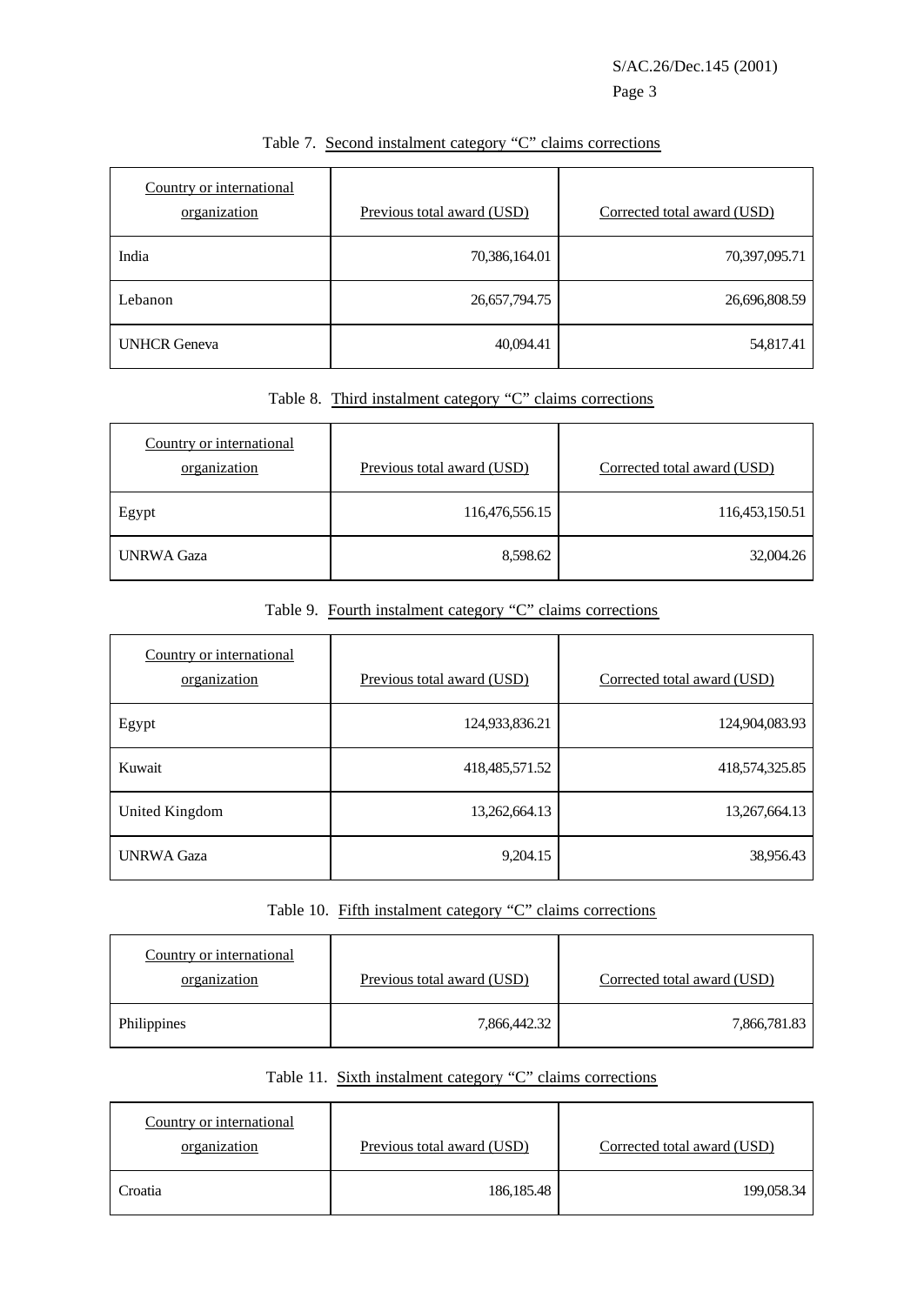#### S/AC.26/Dec.145 (2001)

#### Page 4

| Country or international<br>organization | Previous total award (USD) | Corrected total award (USD) |
|------------------------------------------|----------------------------|-----------------------------|
| Egypt                                    | 97,707,560.65              | 97,730,095.01               |
| India                                    | 104,972,916.39             | 104,963,786.34              |
| Kuwait                                   | 45,917,987.69              | 45,919,687.69               |
| Pakistan                                 | 37, 397, 445. 24           | 37,441,705.29               |
| Philippines                              | 10,807,599.11              | 10,860,589.19               |

Table 12. Seventh instalment category "C" claims corrections

| Country or international<br>organization | Previous total award (USD) | Corrected total award (USD) |
|------------------------------------------|----------------------------|-----------------------------|
| Jordan                                   | 283,065,883.77             | 283,073,150.21              |
| Kuwait                                   | 788, 898, 228. 35          | 788,906,796.16              |
| Netherlands                              | 832,385.72                 | 841,343.82                  |
| Norway                                   | 22,465.73                  | 50,717.14                   |
| Pakistan                                 | 74,616,436.77              | 74,663,860.17               |
| Philippines                              | 10,360,368.51              | 10,366,264.31               |
| Poland                                   | 751,135.33                 | 769,135.33                  |
| <b>UNDP</b> Washington                   | 1,131,649.87               | 1,162,271.36                |
| <b>UNRWA Gaza</b>                        | 6,767,301.03               | 6,781,489.61                |

Decides also that, based on the above corrections, the corrected total awards by instalment are as follows:

| Instalment | Previous total award (USD) | Corrected total award (USD) |
|------------|----------------------------|-----------------------------|
| First      | 189,584,500.00             | 189,583,000.00              |
| Second     | 641,208,500.00             | 641,209,500.00              |

Table 13. Corrected total awards for category "A" claims